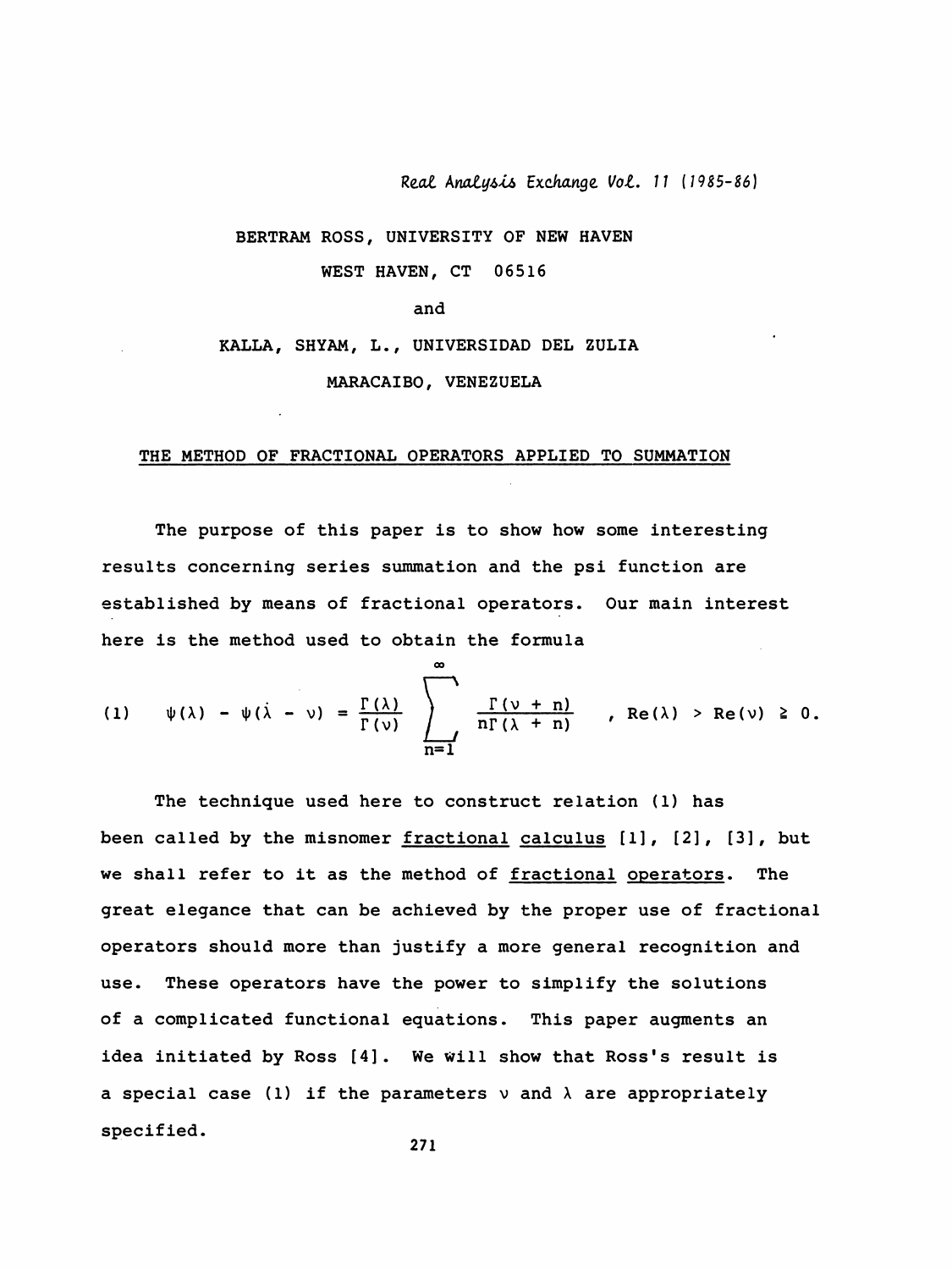The integral

 i\* v-l (2) - i- (x-t) f ( t) dt , Re ( v) > 0. - r(V) I , > > 0

is called the Riemann-Liouville integral and is of fundamental importance in the fractional calculus. This integral defines differentiation and integration to an arbitrary order. The operator notation which best describes this integral, invented by Harold T. Davis [1], is

(3) 
$$
0^{\int_{x}^{-\nu} f(x)},
$$

 where the subscripts on D are the terminals of integration and v is arbitrary. For a wide class of functions the integral (2) is a beta integral and is readily evaluated.

We start with the beta integral

(4) 
$$
\frac{1}{\Gamma(\nu)} \int_{0}^{x} (x-t)^{\nu-1} t^{\lambda-1} dt = \frac{\Gamma(\lambda)}{\Gamma(\lambda+\nu)} x^{\lambda+\nu-1}
$$

 $Re(\lambda) > 0$ ,  $Re(\nu) \ge 0$ .

 The integral on the left above is differentiated with respect to the parameter  $\lambda$  according to Leibniz's rule. The right side above is also differentiated with respect to  $\lambda$  getting

$$
\frac{1}{\Gamma(\nu)}\int_0^x (x-t)^{\nu-1}(\ln t) t^{\lambda-1} dt = \frac{d}{d\lambda} \left( \frac{\Gamma(\lambda) x^{\lambda+\nu-1}}{\Gamma(\lambda+\nu)} \right)
$$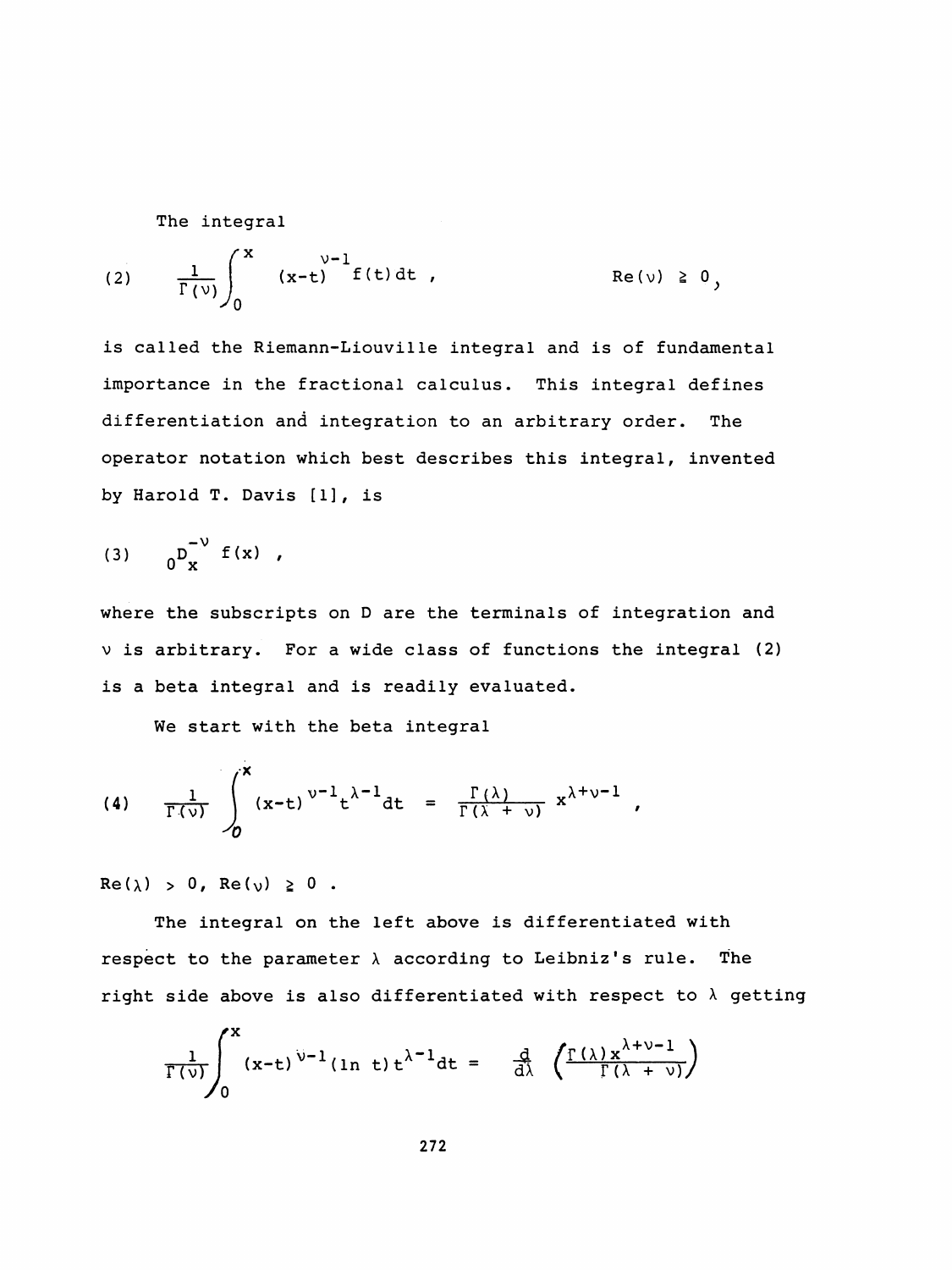The differentiation of the quotient on the right side above is tedious but straightforward. If we recall the psi function relations [5], [6],  $\Gamma'(\lambda)/\Gamma(\lambda) = \psi(\lambda)$ and  $\Gamma'(\lambda + \nu)/\Gamma(\lambda + \nu) = \psi(\lambda + \nu)$ , we will have

(5) 
$$
\frac{1}{\Gamma(\nu)} \int_{0}^{x} (x-t)^{\nu-1} (\ln t) t^{\lambda-1} dt = [\ln x + \psi(\lambda) - \psi(\lambda+\nu)] \frac{\Gamma(\lambda) x^{\lambda+\nu-1}}{\Gamma(\lambda+\nu)}
$$

For convenience, designate the right side of (5) by  $F(x, \lambda, \nu)$ . The left side of (5), by the definition (3), can be written as  $n_D^{\nu}$  (x<sup> $\lambda^{-1}$ </sup>ln x). Then, for integration of x<sup> $\lambda^{-1}$ </sup>ln x to an arbitrary order we have

(6) 
$$
0^{\int_{x}^{x} (x^{\lambda - 1} \ln x)} = F(x, \lambda, \nu).
$$

Because of the property of analyticity and continuity at  $v = 0$ , we can interchange the roles of  $-v$  and  $v$ . So, for differentiation of  $x^{\nu-1}$ ln x to an arbitrary order we will have

(7) 
$$
{}_0^D{}_{\mathbf{x}}^V (\mathbf{x}^{\lambda-1}\ln \mathbf{x}) = (\ln \mathbf{x} + \psi(\lambda) - \psi(\lambda - \nu)) \frac{\Gamma(\lambda)\mathbf{x}^{\lambda-\nu-1}}{\Gamma(\lambda - \nu)}
$$
  

$$
= \mathbf{F}(\mathbf{x}, \lambda, -\nu) .
$$

For a consistency check in the above, let  $v = 1$  and  $\lambda = 2$ . The ordinary derivative of the left side

(8) D  $(x \ln x) = 1 + \ln x$ .

For these same values  $v = 1$  and  $\lambda = 2$  in the right side of (7), we get

(9) 
$$
F(x, \lambda, -\nu) = (\ln x + \psi(2) - \psi(1)) \frac{\Gamma(2) x^0}{\Gamma(1)}
$$
.

But  $\psi(2) = 1 + \psi(1)$  getting  $1 + \ln x$  in agreement with (8). A more interesting consistency check with  $\nu$  arbitrary is given later.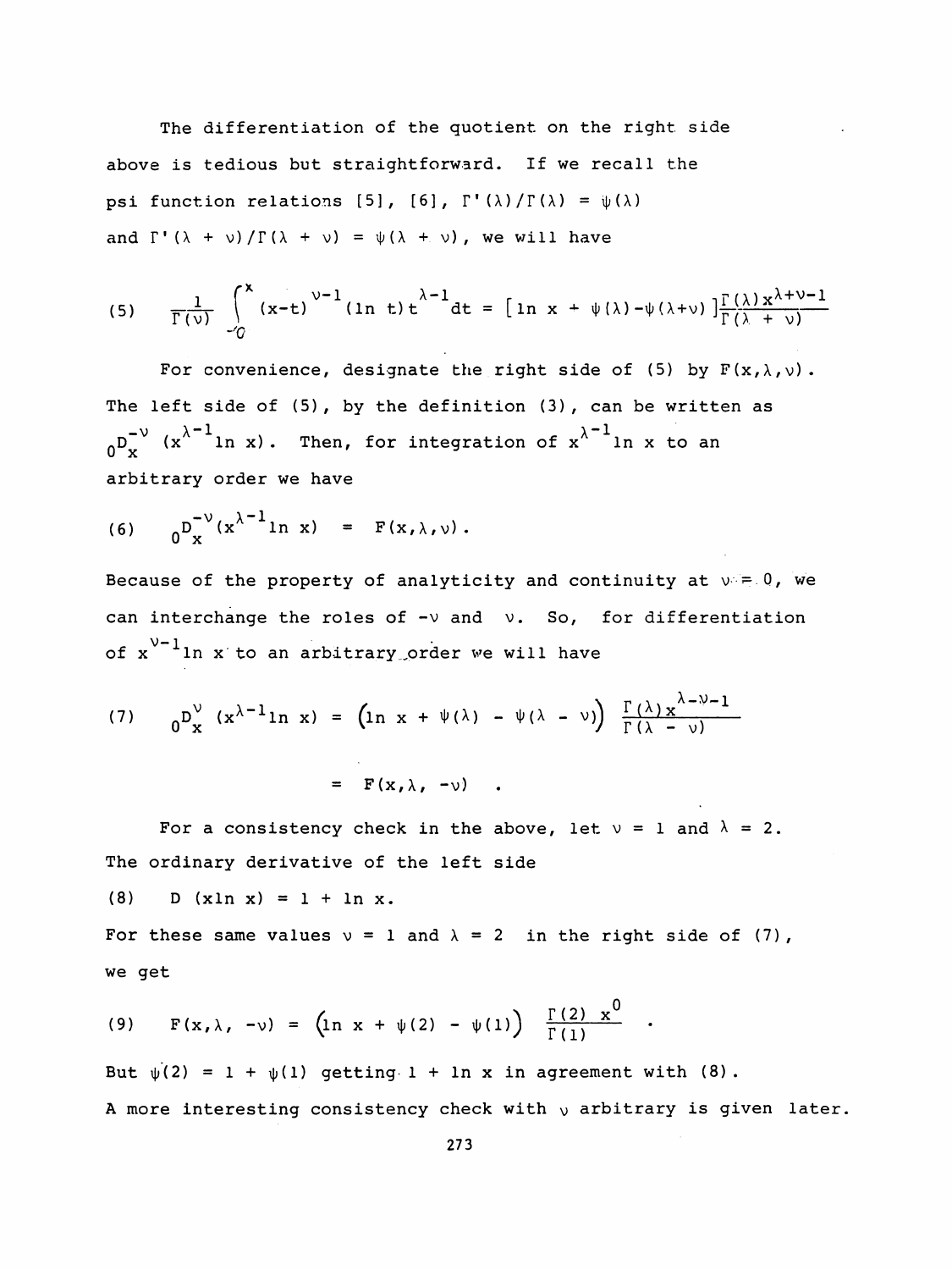Now we proceed to solve an integral equation of the Volterra type

(10) 
$$
\frac{1}{\Gamma(\nu)} \int_{0}^{x} (x-t)^{\nu-1} f(t) dt = x^{\lambda-1} \ln x,
$$

Re (v)  $\geq 0$ , Re( $\lambda$ ) > 0.

 The above integral is a Riemann-Liouville integral and because it is of the convolution type the equation can also be solved by Laplace transforms. However, solving it by the use of fractional operators will exemplify the power, elegance and simplicity of the notation of the fractional calculus. By the definition (3) , Eq. (10) is written as

$$
0\int_{x}^{D^{-1}} f(x) = x^{\lambda - 1} \ln x.
$$

Operating on both sides with  ${}_{0}D_{x}^{V}$  gives

$$
f(x) = 0N / (x\lambda-1 ln x) .
$$

The application of the result (7) gives us at once the solution to (10) :

 $\mathcal{L}_{\mathrm{eff}}$ 

(11) 
$$
f(x) = \left(\ln x + \psi(\lambda) - \psi(\lambda - \nu)\right) \frac{\Gamma(\lambda)^{\frac{1}{\lambda}}x^{\lambda - \nu - 1}}{\Gamma(\lambda - \nu)}
$$
.

 Following Ross [4], we verify this result by substituting (11) into (10) in terms of the argument t. We write a series expansion for In t as follows:

$$
t = x + t - x = x(1 + \frac{t - x}{x})
$$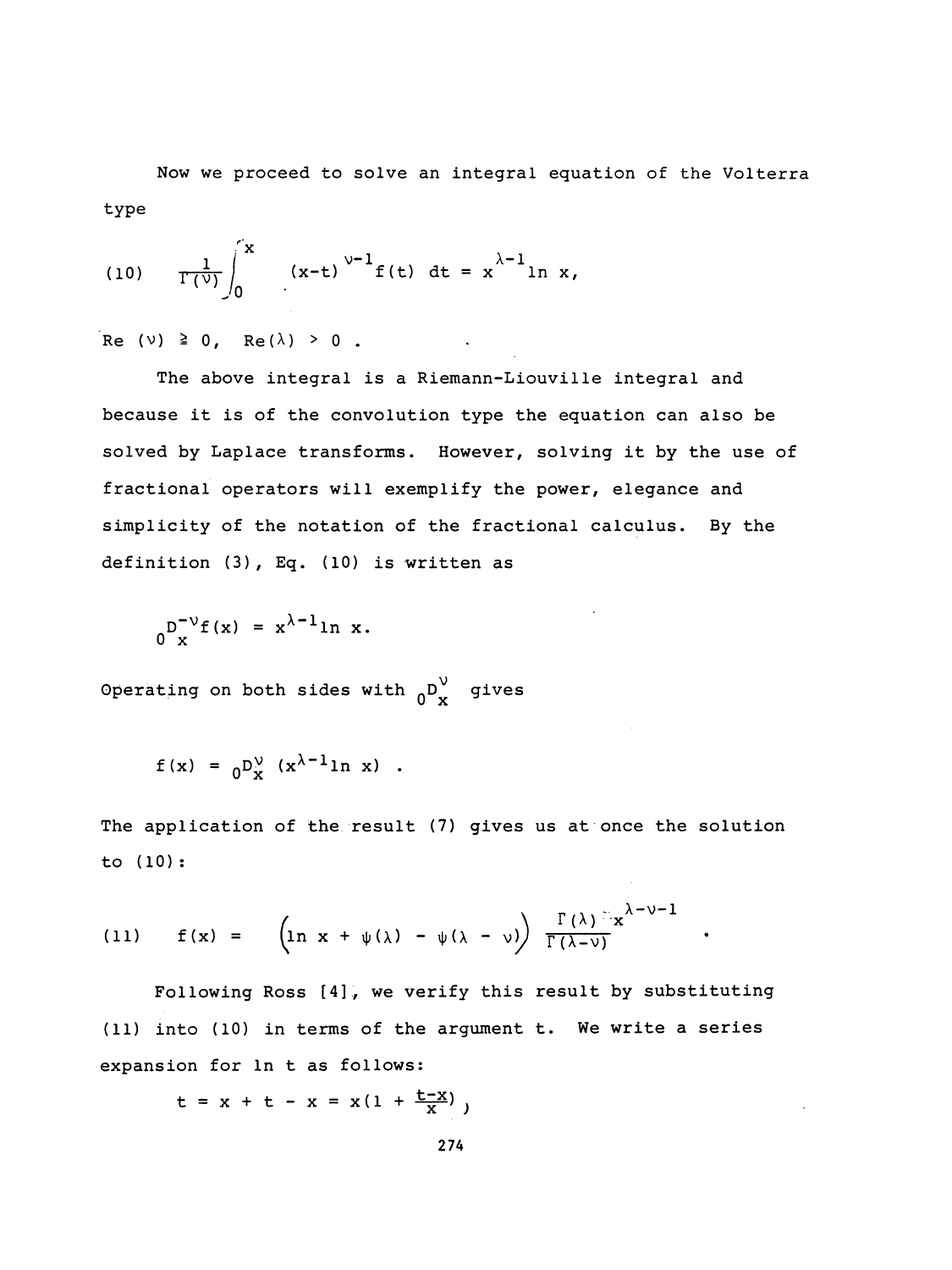where  $x$  and  $t$  are real and  $x > 0$ . Then

$$
\ln t = \ln x + \ln(1 + \frac{t - x}{x}).
$$

When  $\left|\frac{t-x}{x}\right|$  < 1, we can expand  $\ln(1 + \frac{t-x}{x})$  into a Taylor's series expansion. Thus,

(12) 
$$
\ln t = \ln x - \sum_{n=1}^{\infty} \frac{(x-t)^n}{nx^n}
$$
,

where the interval of convergence is  $0 < t \leq 2x$ .

When (12) and (11) are substituted into (10) we will have

(13) 
$$
\frac{\Gamma(\lambda)}{\Gamma(\nu) \Gamma(\lambda-\nu)} \left[ \left( \ln x + \psi(\lambda) - \psi(\lambda - \nu) \right) \int_{0}^{x} (x-t)^{\nu-1} t^{\lambda-\nu-1} dt - \int_{0}^{x} (x-t)^{\nu-1} t^{\lambda-\nu-1} \frac{e^{x}}{\ln x} dx \right] = x^{\lambda-1} \ln x.
$$

The above integrals are beta integrals of the form of (4)

$$
\int_0^x (x-t)^{\frac{d}{2}} dt = \frac{\Gamma(d+1) \Gamma(a+1)}{\Gamma(d+a+2)} x^{d+a+1}, \quad \text{Re}(d) > -1,
$$

 $Re(a) > -1.$ 

The first integral in (13) has the value

$$
x^{\lambda-1}\ln x + \left(\psi(\lambda) - \psi(\lambda - \nu)\right) x^{\lambda-1} .
$$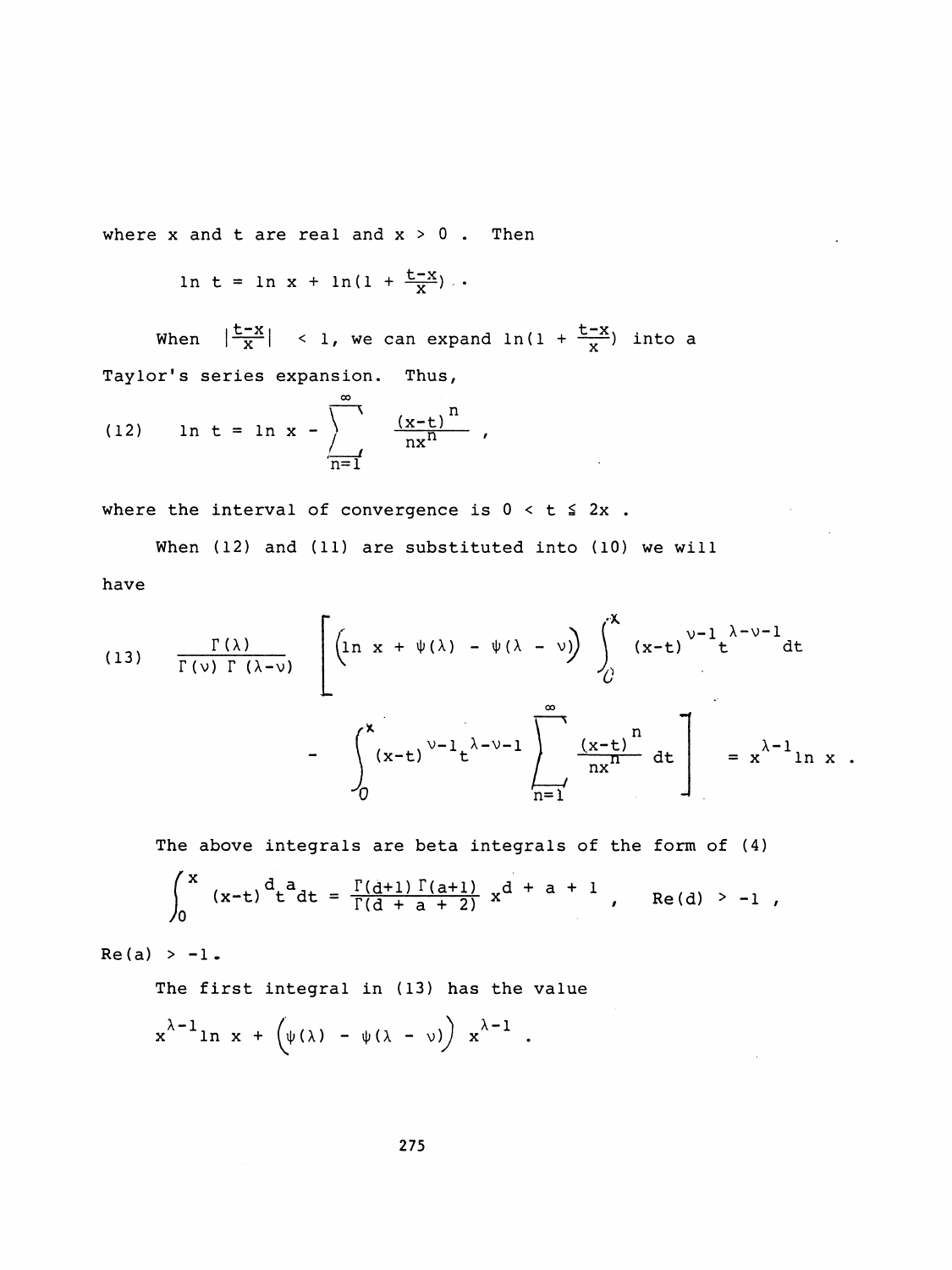The second integral in (13)

$$
-\frac{\Gamma(\lambda)}{\Gamma(\nu)\Gamma(\lambda-\nu)}\left[\int_{0}^{x}\frac{(x-t)^{\nu}t^{\lambda-\nu-1}}{x}dt+\int_{0}^{x}\frac{(x-t)^{\nu+1}t^{\lambda-\nu-1}}{2x^{2}}dt+\cdots\right]
$$

has the value

$$
- \frac{\Gamma(\lambda)}{\Gamma(\nu)} \left[ \frac{\Gamma(\nu+1)}{\Gamma(\lambda+2)} + \frac{\Gamma(\nu+1)}{\Gamma(\lambda+2)} + \cdots \right] x^{\lambda-1} .
$$

Then for (13) we get

r (13) we get  
\n
$$
x^{\lambda-1}\ln x + \left(\psi(\lambda) - \psi(\lambda - \nu)\right)x^{\lambda-1} - \frac{\Gamma(\lambda)}{\Gamma(\nu)} \left[\frac{\Gamma(\nu + n)}{n\Gamma(\lambda + n)}\right] x^{\lambda-1} = x^{\lambda-1} \ln x.
$$

After simplification, we obtain the result

(14) 
$$
\psi(\lambda) - \psi(\lambda - \nu) = \frac{\Gamma(\lambda)}{\Gamma(\nu)} \left\{ \frac{\Gamma(\nu+n)}{n\Gamma(\lambda+n)} \right\}
$$
, Re  $(\lambda) > Re (\nu) \ge 0$   
 $\frac{\Gamma(\nu+n)}{n\Gamma(\lambda+n)}$ 

 (15)  $=$   $\frac{v}{r} + \frac{1}{r}$   $\frac{v(v + 1)}{r} + \frac{1}{r}$   $\frac{v(v + 1)(v + 2)}{r} + ...$  $\lambda$  2  $\lambda (\lambda + 1)$  3  $\lambda (\lambda + 1) (\lambda + 2)$ 

 As was stated earlier in (6) , the fractional operator (3) has the property of analyticity and continuity at  $v = 0$ . Thus, in the above, we can replace  $\vee$  with  $-\vee$ . Then, after multiplying both sides of the above by -1, we obtain the result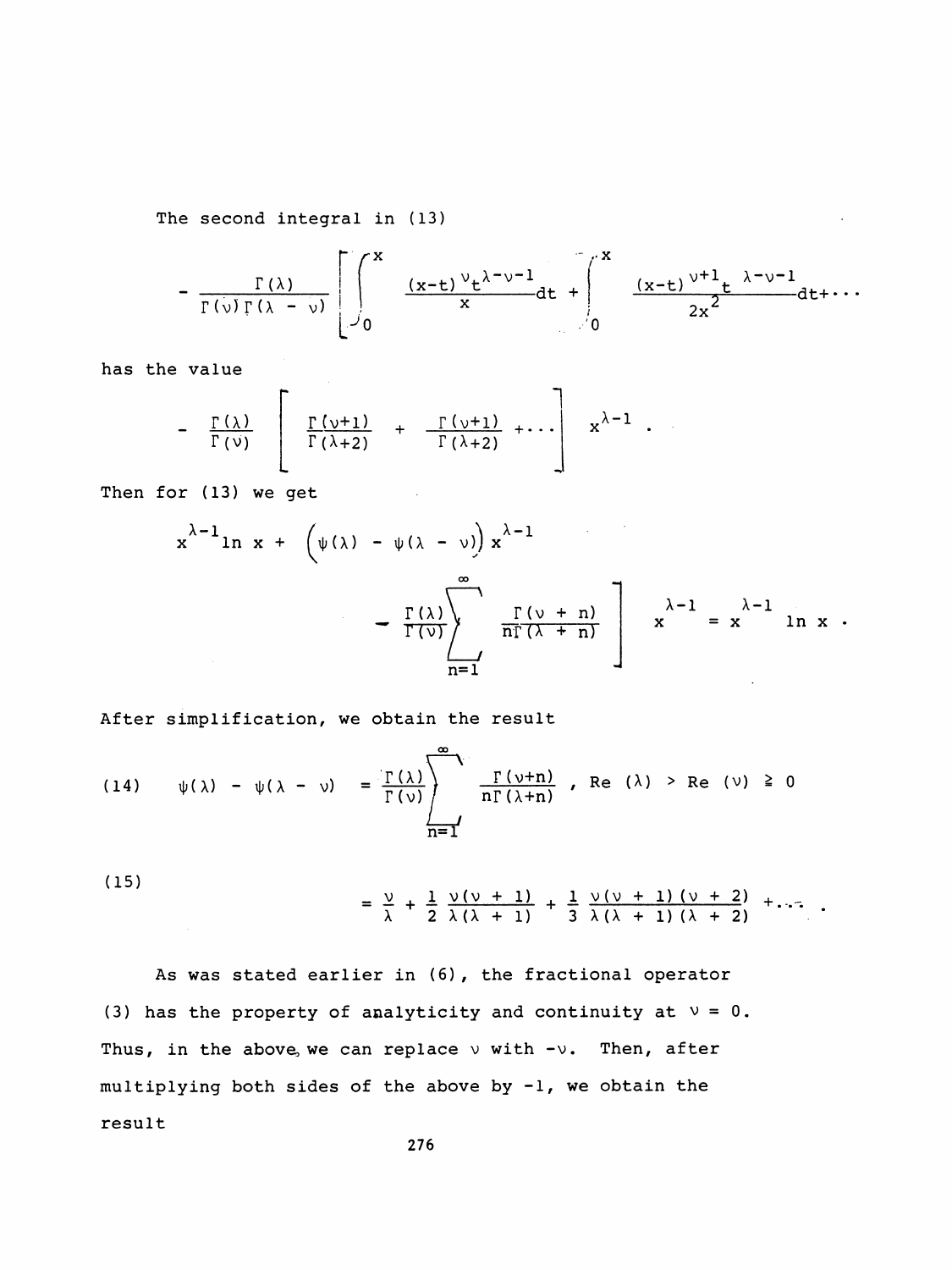(16) 
$$
\psi(\lambda + \nu) - \psi(\lambda) = \frac{\nu}{\lambda} - \frac{1\nu(\nu - 1)}{2\lambda(\lambda + 1)} + \frac{1}{3} \frac{\nu(\nu - 1)(\nu - 2)}{\lambda(\lambda + 1)(\lambda + 2)} - \cdots
$$

The relation (16) was obtained by N.E. Norlund (1925) [8] by the use of the calculus of finite differences. Further, it is not unreasonable to suppose that (15) can be obtained through the use of hypergeometric identities and the appropriate choice of the parameters. At the risk of being guilty of repetition, we restate that our purpose is not the result obtained but, is instead, to expose the power of the proper use of fractional operators.

 Formula (14) leads to some interesting results. If we specialize the parameters letting  $\lambda = 1$  and  $\nu = 1/2$ , we will specialize the parameters lettinget

$$
\psi(1) - \psi(1/2) = \frac{1}{\sqrt{\pi}} \sum_{n=1}^{\infty} \frac{\Gamma(n + \frac{1}{2})}{n\Gamma(1 + n)}.
$$

 Using well-known properties of the gamma function and the psi function, the above becomes

$$
\ln 4 + \sum_{n=1}^{\infty} \frac{1 \cdot 3 \cdot 5 \cdots (2n-1)}{n 2^{n} n!} \quad . \quad [4]
$$

If we let  $\lambda = 1$  and  $\nu = 1/3$ , then (14) gives

$$
\psi(1) - \psi(1/3) = \frac{1}{\Gamma(1/3)} \sum_{n=1}^{\infty} \frac{\Gamma(\frac{1}{3} + n)}{n\Gamma(1 + n)}
$$
  
=  $\frac{1}{3} + \frac{1 \cdot 4}{2 \cdot 2 \cdot 3^2} + \frac{1 \cdot 4 \cdot 7}{3 \cdot 3 \cdot 3 \cdot 3^3} + \cdots$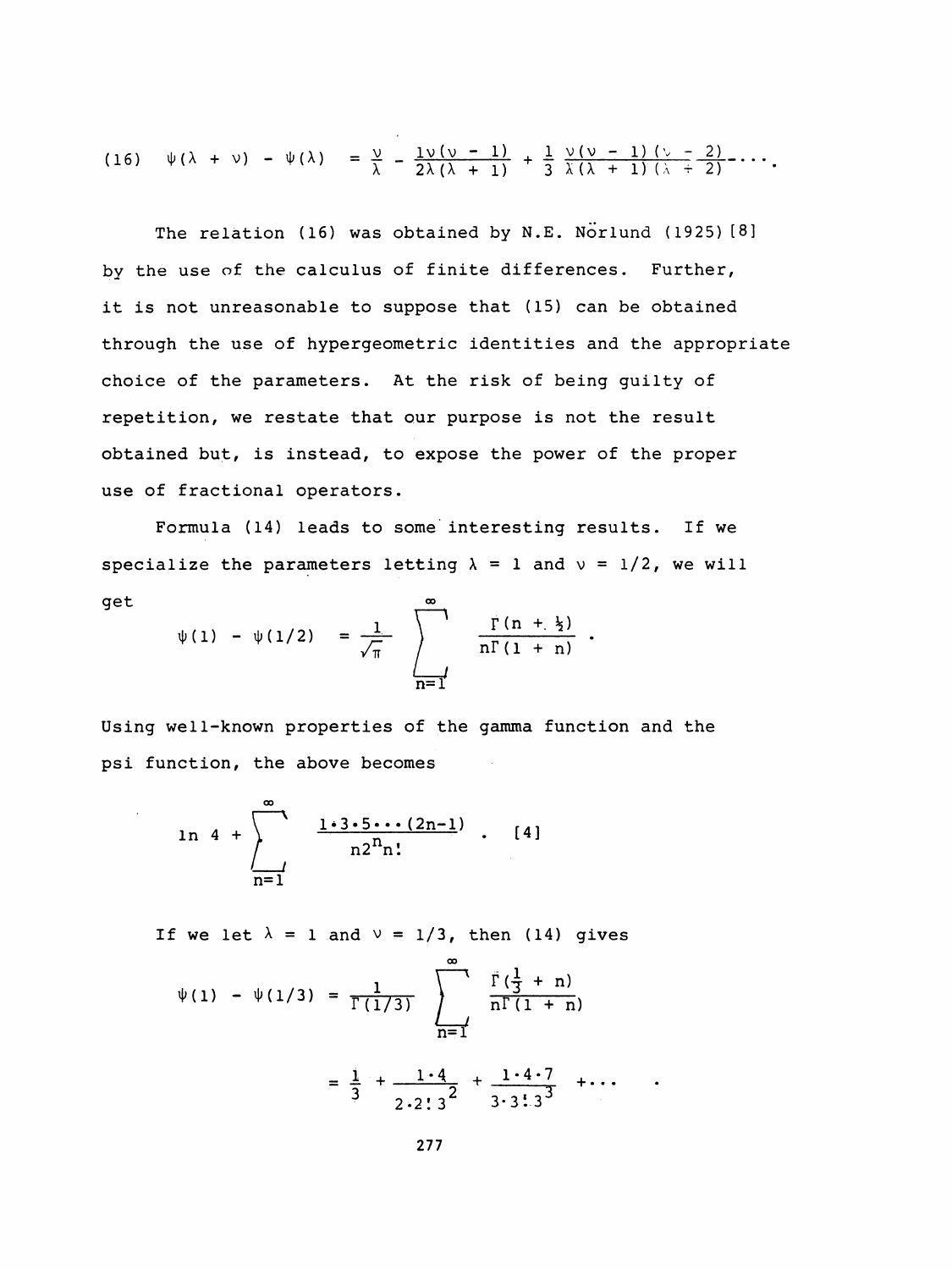Noting that  $\psi(1) - \psi(2/3) = - \frac{v_3}{6} + \frac{3}{2}$  ln 3, [6], we get the<br>result

result  
(17) 
$$
-\frac{\sqrt{3}\pi}{6} + \frac{3}{2} \ln 3 = \sum_{n=1}^{\infty} \frac{1 \cdot 4 \cdot 7 \cdots (3n-2)}{n 3^{n} n!}
$$
.

Many series can be summed in this manner. If we let  $\lambda - \nu = 1$  in the generalization (14), we will get a well-known formula for the psi function. We will have for (14)

$$
\psi(1 + \nu) - \psi(1) = \frac{\Gamma(1 + \nu)}{\Gamma(\nu)} \sum_{n=1}^{\infty} \frac{\Gamma(\nu + n)}{n\Gamma(\nu + n + 1)}
$$

which, after simplification, yields the classical result  
\n(18) 
$$
\psi(1 + \psi) + \gamma = \sum_{n=1}^{\infty} \frac{\psi(n+1)}{n(n+1)}
$$

where  $\gamma$  is Euler's constant.

 The relation (18) which we obtained by specializing parameters in the generalization (14) is obtained in various texts by methods which are conceptually different than given here, for example, [7].

 We step back to Eq. (7) to exemplify an elegant and useful feature of the fractional calculus. A simple consistency check was given in  $(8)$  and  $(9)$  where  $\vee$  was an integer. Let us consider a consistency check of (7) with  $v = 1/2$  and  $\lambda = 2$ . Eq. (7) then yields the derivative of the product xln x to the order 1/2:

(19) 
$$
0^{\frac{1}{2}} x (x \ln x) = \left( \ln x + \psi(2) - \psi(\frac{3}{2}) \right) \frac{2}{\sqrt{\pi}} x^{1/2}.
$$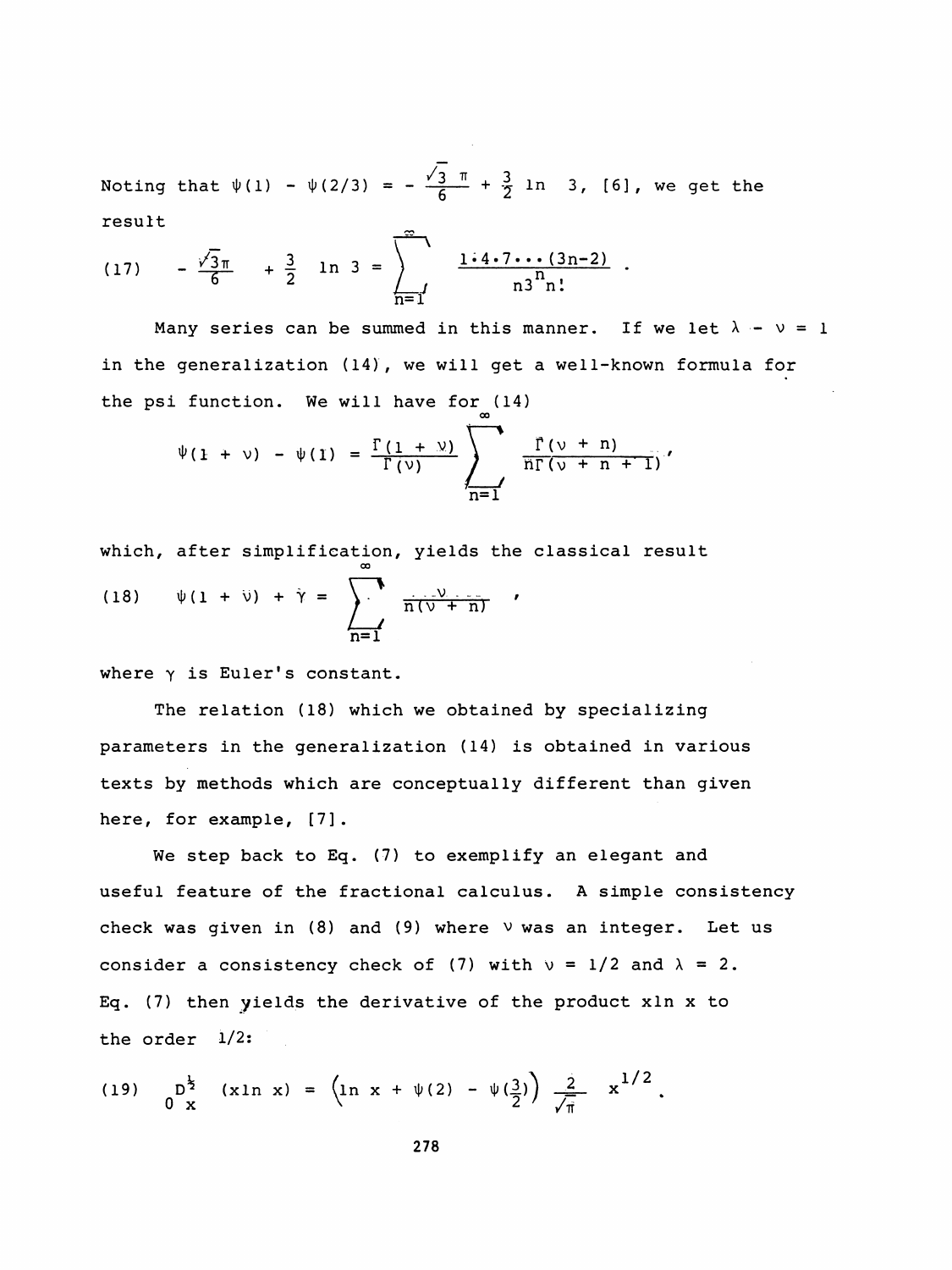The recurrence formula for the psi function is  $\psi$ (x + 1) =  $\psi$ (x) +  $\frac{1}{x}$  .

Thus

$$
\psi(2) = \psi(1) + 1.
$$

Some known values of the psi function are

 $\Psi(1) = -Y$ , where Y is Euler's constant

- (20)  $\psi(\frac{1}{2}) = \gamma \ln 4$ .
- (21)  $\psi(\frac{3}{2}) = -\gamma \ln 4 + 2.$  $\psi(2) = - \gamma + 1$ .

When the above values are substituted into (19), we get the result

(22) 
$$
0^{\frac{1}{2}}(x \ln x) = \frac{2}{\sqrt{\pi}} (\ln x + \ln 4 - 1) x^{\frac{1}{2}}.
$$

 Now we will apply Leibniz's rule for the derivative of a product to an arbitrary order to the left side of (19) to see if we get the same result as in (22). Leibniz's rule is

$$
{}_{0}D_{x}^{\nu} f(x) g(x) = \sum_{k=0}^{\infty} ({}_{k}^{\nu}) {}_{0}D_{x}^{(k)} f(x) { }_{0}D_{x}^{(\nu-k)} g(x), \qquad [10]
$$

where the generalized binomial coefficient

$$
\binom{v}{k} = \frac{\Gamma(v + 1)}{k!\Gamma(v - k + 1)}
$$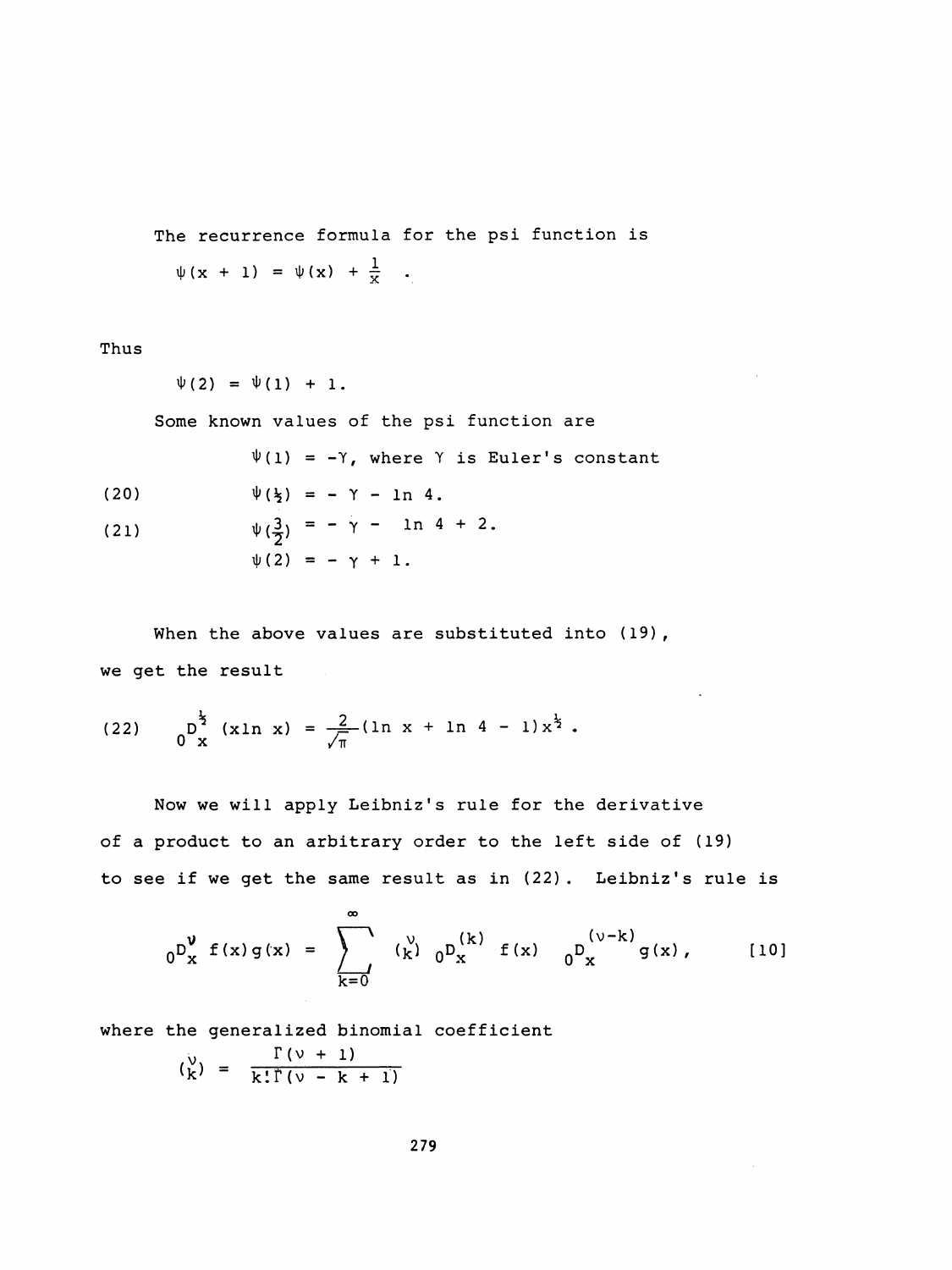and where  $D^{(k)}f(x)$  is ordinary differentiation and  $C^{(\nu-k)}g(x)$  is a differintegration to an arbitrary order.

For  $v = 1/2$ , we have

(23) 
$$
0^{\frac{k}{2}} (x \ln x) = \sum_{k=0}^{\infty} {(\frac{k}{2})} 0^{\frac{k}{2}} x D^{(k)} (x) \ln x.
$$

We note that the series terminates with  $k = 2$ . The generalized binomial coefficients are

$$
\binom{\frac{1}{2}}{0} = 1
$$
 and  $\binom{\frac{1}{2}}{1} = \frac{1}{2}$ .

Eq. (23) is then

Eq. (23) is then  
\n(24) 
$$
0^{\frac{1}{2}}
$$
 (xln x) = (1)  $xD^{\frac{1}{2}}$ ln x +  $\frac{1}{2}$ (1)  $D^{-\frac{1}{2}}$ ln x.

From [4] we observe that

$$
(25) \begin{cases} 0^{\frac{1}{2}} \ln x = \frac{x^{-\frac{1}{2}}}{\sqrt{\pi}} (\ln x - \gamma - \psi(\frac{1}{2})) \\ \text{and} \\ 0^{\frac{-1}{2}} \ln x = \frac{2x^{\frac{1}{2}}}{\sqrt{\pi}} (\ln x - \gamma - \psi(\frac{3}{2})). \end{cases}
$$

Replacing the values of  $\Psi$  ( $\frac{1}{2}$ ) and  $\Psi$  ( $\frac{3}{2}$  with (20) and (21) and then putting (25) into (24) , we will have

0) and (21) and then putting (25) into (24), we will  
\n
$$
D^{\frac{1}{2}}(x \ln x) = \frac{x^{\frac{1}{2}}}{\sqrt{\pi}} (\ln x + \ln 4) + \frac{x^{\frac{1}{2}}}{\sqrt{\pi}} (\ln x + \ln 4 - 2)
$$
\n
$$
= \frac{2}{\sqrt{\pi}} (\ln x + \ln 4 - 1) x^{\frac{1}{2}}
$$

which is in agreement with  $(22)$ .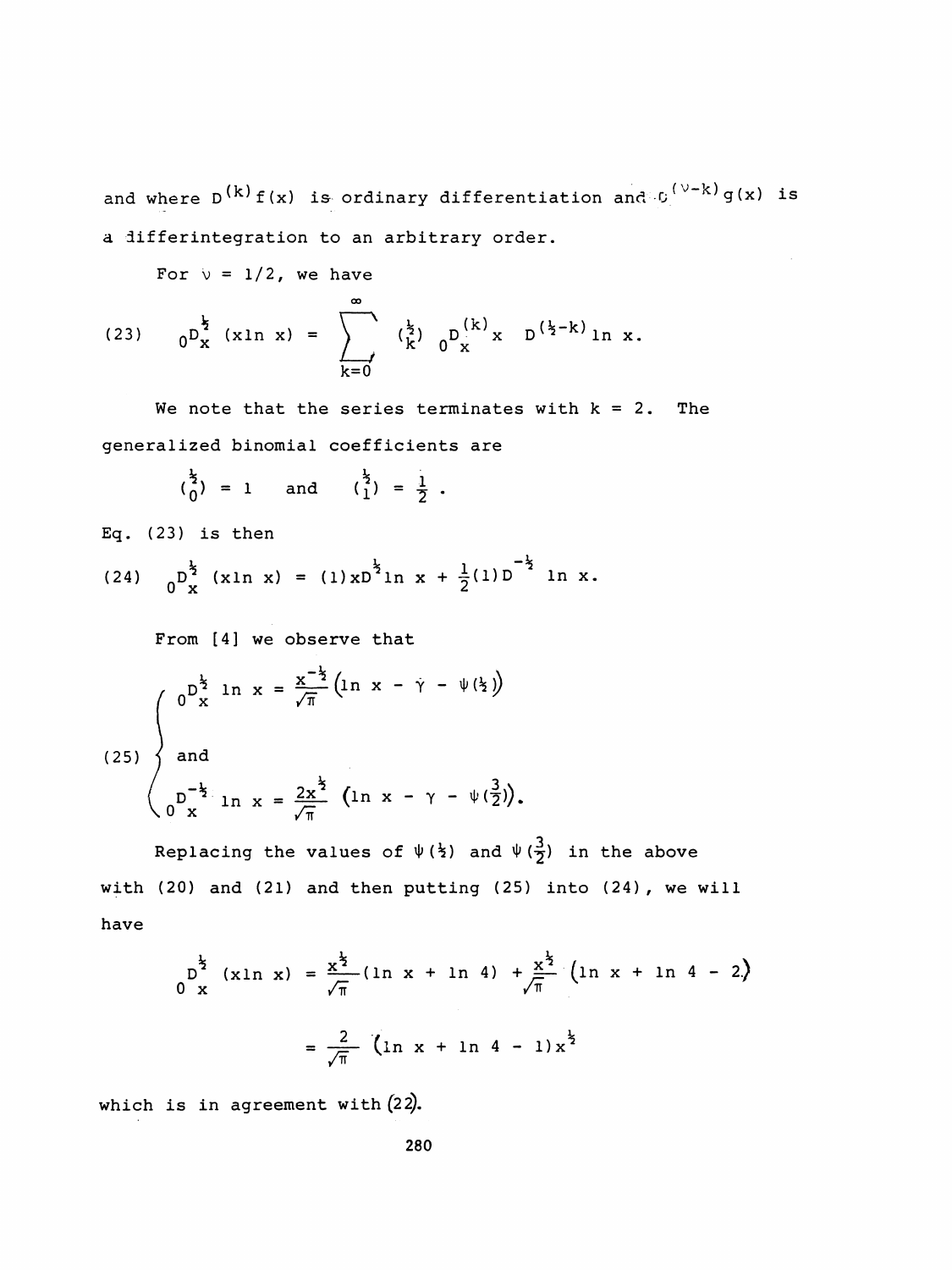It might be of interest to show that the series (17) can be summed by other means. This method is outlined below and the reader can compare it with the method used to obtain (17) . We observe that the binomial expansion for  $|x| \le 1$  of

$$
(1-x)^{-1/3} = 1 + \sum_{n=1}^{\infty} \frac{1 \cdot 4 \cdot 7 \cdots (3n-2)}{3^n n!} x^n.
$$

 Divide both sides of the above by x and integrate from 0 to 1 getting

$$
\int_0^1 \frac{(1-x)^{-1/3}-1}{x} dx = \int_{n=1}^\infty \frac{1\cdot 4\cdot 7\cdots (3n-2)}{n3^n n!}.
$$

 So, if we can evaluate the formidable integral above, we can determine the sum of the series. Because this type of integral is rarely seen in applications, it may be worthwhile to sketch the steps. The integral is rationalized by letting  $(u = (1 - x))$   $(u = 1/3)$ . We have, after simplifications and partial fraction decomposition,

$$
3\int_{1}^{\infty} \frac{1}{u(u^{2} + u + 1)} du = 3\int_{1}^{\infty} \left[ \frac{1}{u} - \frac{1}{2} \cdot \frac{2u + 1 + 1}{u^{2} + u + 1} \right] du
$$
  

$$
= 3\int_{1}^{\infty} \left[ \frac{1}{2} - \frac{1}{2} \cdot \frac{2u + 1}{u^{2} + u + 1} - \frac{1}{2} \cdot \frac{1}{u^{2} + u + \frac{1}{4} + \frac{3}{4}} \right] du
$$
  

$$
= 3 \left[ \ln \frac{u}{(u^{2} + u + 1)^{\frac{1}{2}}} - \frac{1}{2\sqrt{3}} \text{ arc } \tan \frac{u + 1/2}{3/2} \right]_{4}^{\infty}
$$

$$
= \frac{3}{2} \ln 3 - \frac{\sqrt{3} \pi}{6}
$$

which is in agreement with (17).